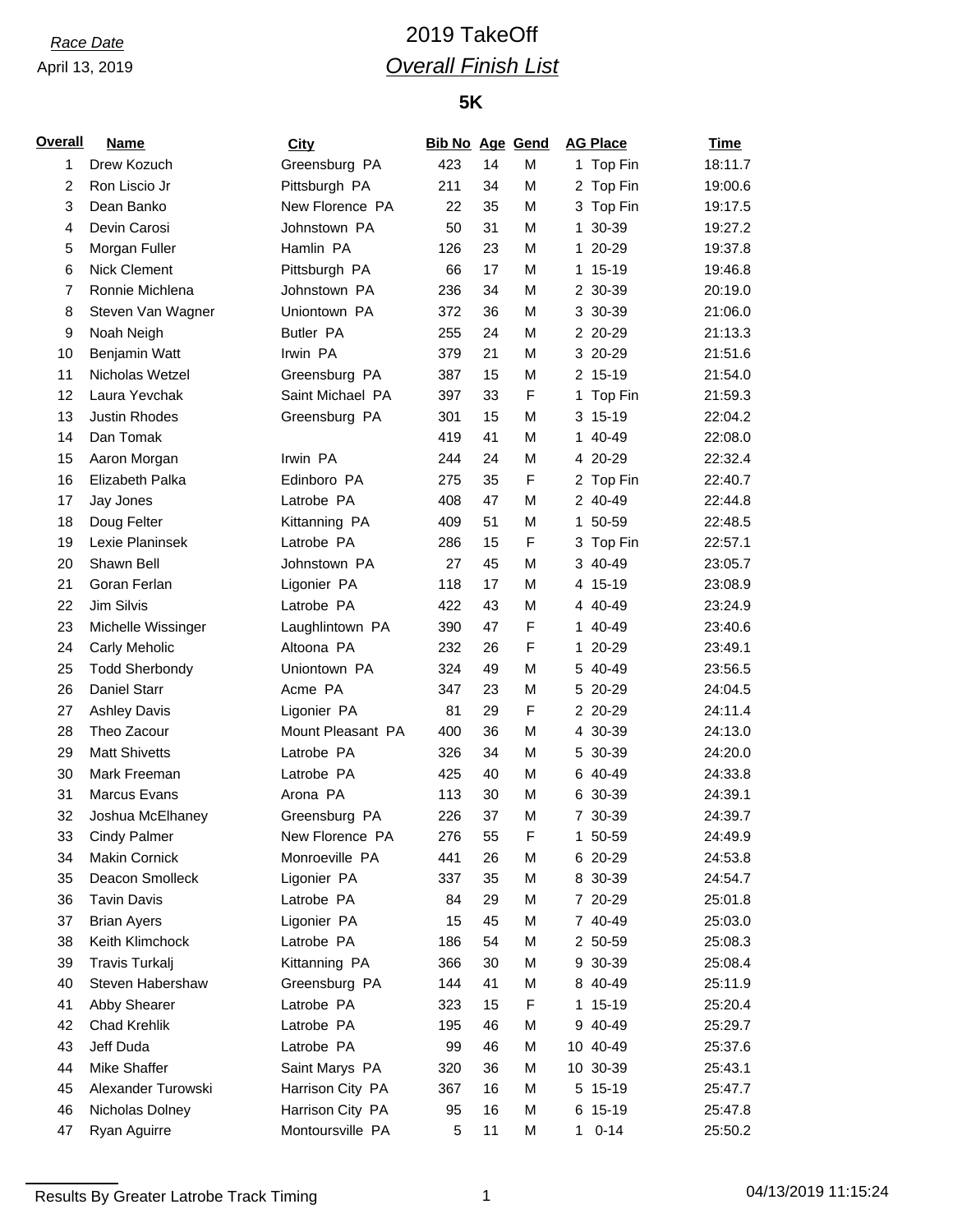# *Race Date* 2019 TakeOff *Overall Finish List*

## **5K**

| <u>Overall</u> | <b>Name</b>             | <b>City</b>       | <b>Bib No Age Gend</b> |    |   |              | <b>AG Place</b> | <b>Time</b> |
|----------------|-------------------------|-------------------|------------------------|----|---|--------------|-----------------|-------------|
| 48             | <b>Ronald Harris</b>    |                   | 433                    | 27 | M |              | 8 20-29         | 26:07.6     |
| 49             | <b>Adam Connors</b>     | Scottdale PA      | 70                     | 31 | M |              | 11 30-39        | 26:20.4     |
| 50             | Tara Shea               | Pittsburgh PA     | 321                    | 37 | F |              | 1 30-39         | 26:29.9     |
| 51             | <b>Jake Mitchell</b>    | Saltsburg PA      | 241                    | 34 | M |              | 12 30-39        | 26:32.9     |
| 52             | Jessica Zangla          | Belle Vernon PA   | 401                    | 32 | F |              | 2 30-39         | 26:37.9     |
| 53             | <b>Brandon Clark</b>    | Greensburg PA     | 65                     | 25 | M |              | 9 20-29         | 26:46.0     |
| 54             | Ella Hill               | Latrobe PA        | 152                    | 17 | F |              | 2 15-19         | 26:46.9     |
| 55             | Hannah Habershaw        | Greensburg PA     | 143                    | 13 | F | $\mathbf 1$  | $0 - 14$        | 26:55.7     |
| 56             | Maria Rihn              | Stahlstown PA     | 303                    | 12 | F | $\mathbf{2}$ | $0 - 14$        | 26:57.5     |
| 57             | Lisa Thackrah           | Latrobe PA        | 361                    | 51 | F |              | 2 50-59         | 26:59.6     |
| 58             | Stephen Bowen           | Pittsburgh PA     | 406                    | 31 | M |              | 13 30-39        | 27:03.2     |
| 59             | Alicia Pisula           | Scottdale PA      | 426                    | 42 | F |              | 2 40-49         | 27:04.5     |
| 60             | Mary Moximchalk         | Latrobe PA        | 248                    | 38 | F |              | 3 30-39         | 27:08.6     |
| 61             | <b>Rich Quinn</b>       | Mount Pleasant PA | 293                    | 42 | M |              | 11 40-49        | 27:16.7     |
| 62             | John Falenski           | Latrobe PA        | 115                    | 45 | M |              | 12 40-49        | 27:18.3     |
| 63             | Debbie Oyler            | Latrobe PA        | 273                    | 63 | F |              | 1 60-99         | 27:26.0     |
| 64             | Hunter Kaelin           | Latrobe PA        | 177                    | 15 | M |              | 7 15-19         | 27:29.6     |
| 65             | Ashley Patterson        | Indiana PA        | 279                    | 25 | F |              | 3 20-29         | 27:35.0     |
| 66             | Donny Sigut             | Latrobe PA        | 328                    | 54 | M |              | 3 50-59         | 27:44.2     |
| 67             | <b>Nick Dreistadt</b>   | Penn PA           | 98                     | 39 | M |              | 14 30-39        | 27:50.6     |
| 68             | <b>Patrick Schulte</b>  | Pittsburgh PA     | 316                    | 44 | M |              | 13 40-49        | 27:53.5     |
| 69             | <b>Ashley Stufft</b>    | Johnstown PA      | 355                    | 35 | F |              | 4 30-39         | 27:53.8     |
| 70             | Merrill Varchetti       | Latrobe PA        | 430                    | 33 | F |              | 5 30-39         | 27:55.7     |
| 71             | <b>Heather Krehlik</b>  | Latrobe PA        | 428                    | 44 | F |              | 3 40-49         | 28:04.8     |
| 72             | Katie Monbaron          | Pittsburgh PA     | 442                    | 26 | F |              | 4 20-29         | 28:11.8     |
| 73             | <b>Matthew Karnes</b>   | Johnstown PA      | 178                    | 45 | M |              | 14 40-49        | 28:11.9     |
| 74             | Tom Jones               | Jeannette PA      | 174                    | 49 | M |              | 15 40-49        | 28:12.4     |
| 75             | Lisa DeFloria Schneck   | Myrtle Beach SC   | 85                     | 57 | F |              | 3 50-59         | 28:18.6     |
| 76             | Mark Ayres              | Murrysville PA    | 20                     | 44 | M |              | 16 40-49        | 28:20.5     |
| 77             | Joyce Novonty-Prettiman | Greensburg PA     | 266                    | 54 | F |              | 4 50-59         | 28:22.0     |
| 78             | Maria Chavara           | Pittsburgh PA     | 407                    | 31 | F |              | 6 30-39         | 28:23.3     |
| 79             | Lisa Jobe               | Greensburg PA     | 170                    | 48 | F |              | 4 40-49         | 28:24.1     |
| 80             | Dominic Balestren       | Greensburg PA     | 424                    | 24 | M |              | 10 20-29        | 28:29.6     |
| 81             | Neehla Pal              | Latrobe PA        | 274                    | 15 | F |              | 3 15-19         | 28:31.0     |
| 82             | Madison Viazanko        | Latrobe PA        | 373                    | 15 | F |              | 4 15-19         | 28:31.4     |
| 83             | Nathan Yackovich        | Gibsonia PA       | 394                    | 21 | M |              | 11 20-29        | 28:32.5     |
| 84             | Gabriella Dreistadt     | Penn PA           | 97                     | 12 | F | 3            | $0 - 14$        | 28:37.8     |
| 85             | Mallory Jarzynka        | Eighty Four PA    | 167                    | 32 | F |              | 7 30-39         | 28:41.3     |
| 86             | <b>Faith Sobel</b>      | Jeannette PA      | 338                    | 30 | F |              | 8 30-39         | 28:43.3     |
| 87             | Kathy Stewart           | Greensburg PA     | 352                    | 55 | F |              | 5 50-59         | 28:43.5     |
| 88             | <b>Tesa Hauser</b>      | Latrobe PA        | 147                    | 37 | F | 9            | 30-39           | 28:45.1     |
| 89             | Regan Fox               | Harrisburg PA     | 123                    | 11 | F | 4            | $0 - 14$        | 28:45.7     |
| 90             | Johnny Macintosh        | Latrobe PA        | 214                    | 10 | M | 2            | $0 - 14$        | 28:46.5     |
| 91             | James Macintosh         | Latrobe PA        | 213                    | 39 | M |              | 15 30-39        | 28:46.6     |
| 92             | <b>Greg Null</b>        | Pittsburgh PA     | 268                    | 36 | М |              | 16 30-39        | 28:47.4     |
| 93             | <b>Rich Null</b>        | Latrobe PA        | 269                    | 67 | M |              | 1 60-99         | 28:49.0     |
| 94             | Jerry Cummin            | Pittsburgh PA     | 78                     | 56 | М |              | 4 50-59         | 28:50.9     |
|                |                         |                   |                        |    |   |              |                 |             |

Results By Greater Latrobe Track Timing 2 04/13/2019 11:15:25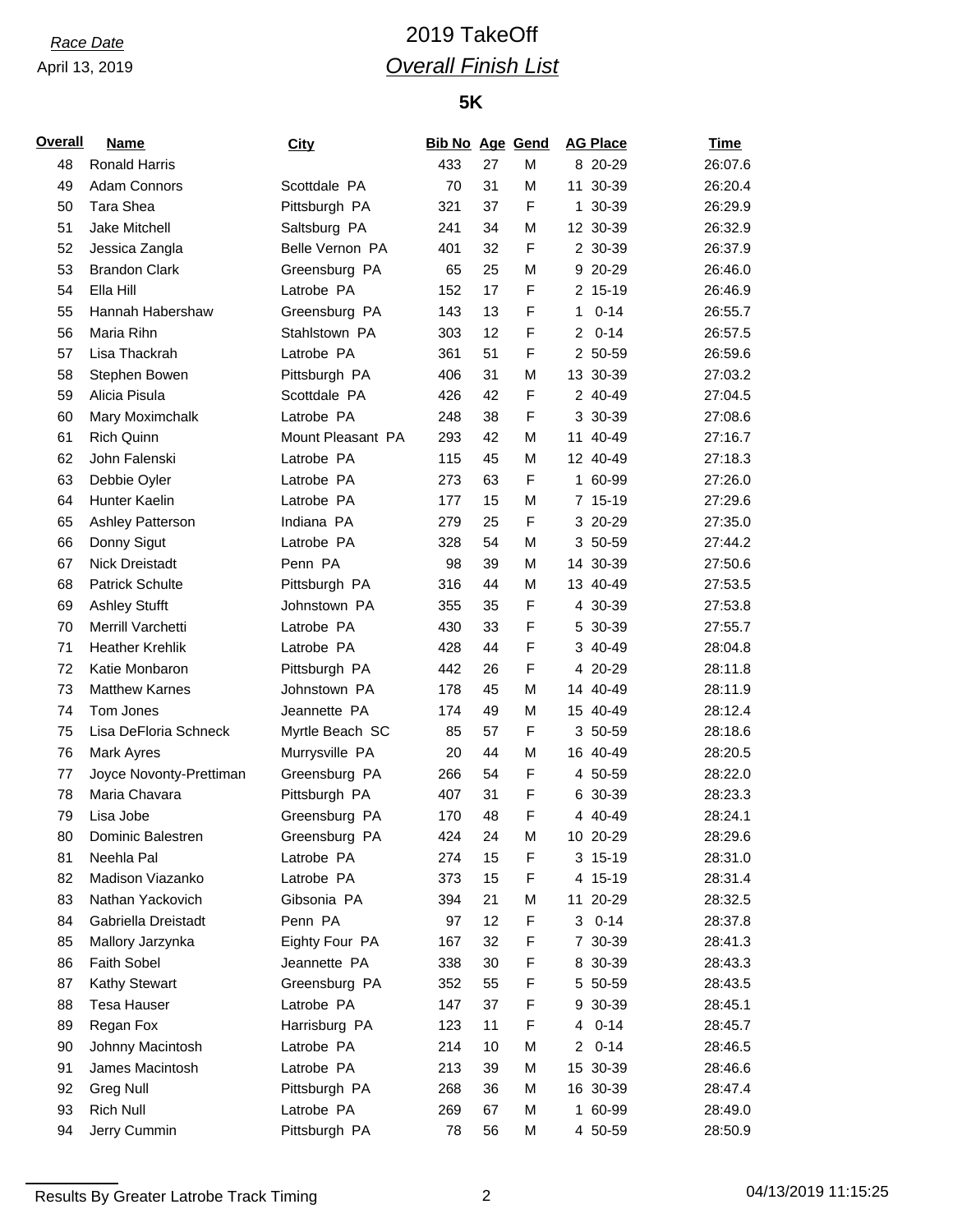# *Race Date* 2019 TakeOff *Overall Finish List*

## **5K**

| <b>Overall</b> | <b>Name</b>             | <b>City</b>           | <b>Bib No Age Gend</b> |    |              |    | <b>AG Place</b> | <b>Time</b> |
|----------------|-------------------------|-----------------------|------------------------|----|--------------|----|-----------------|-------------|
| 95             | Ashlee Boyle            | Mckeesport PA         | 36                     | 44 | F            |    | 5 40-49         | 28:51.0     |
| 96             | Annie King              | Vanderbilt PA         | 183                    | 29 | $\mathsf F$  |    | 5 20-29         | 28:51.7     |
| 97             | Ainsley Novotny         | Latrobe PA            | 267                    | 17 | F            |    | 5 15-19         | 28:58.5     |
| 98             | Logan Parson            | Mount Pleasant PA     | 278                    | 12 | M            | 3  | $0 - 14$        | 29:04.7     |
| 99             | Nicole Sigwalt          | Dawson PA             | 438                    | 30 | F            |    | 10 30-39        | 29:09.2     |
| 100            | Carlin Johns            | Greensburg PA         | 172                    | 17 | F            |    | 6 15-19         | 29:13.0     |
| 101            | Noah McKnight           | Exeter PA             | 229                    | 23 | M            |    | 12 20-29        | 29:16.1     |
| 102            | <b>Cheryl Nestor</b>    | Irwin PA              | 256                    | 56 | $\mathsf F$  |    | 6 50-59         | 29:21.2     |
| 103            | Amy Brown               | Johnstown PA          | 417                    | 49 | F            |    | 6 40-49         | 29:21.5     |
| 104            | Colin Ferlan            | Ligonier PA           | 117                    | 17 | M            |    | 8 15-19         | 29:24.6     |
| 105            | Marissa Luden           | Scottdale PA          | 212                    | 23 | F            |    | 6 20-29         | 29:29.7     |
| 106            | Kristin Agona           | Latrobe PA            | 1                      | 54 | $\mathsf{F}$ |    | 7 50-59         | 29:32.6     |
| 107            | <b>Tom Gillespie</b>    | Latrobe PA            | 132                    | 58 | M            | 5  | 50-59           | 29:35.4     |
| 108            | Kyleigh Krisfalusi      | Latrobe PA            | 198                    | 12 | $\mathsf F$  | 5  | $0 - 14$        | 29:46.1     |
| 109            | Jean-Luc Dufour         | Greensburg PA         | 101                    | 56 | M            |    | 6 50-59         | 29:51.0     |
| 110            | Casey Fuller            | <b>Butler PA</b>      | 125                    | 26 | M            |    | 13 20-29        | 29:51.9     |
| 111            | <b>Austin Griffith</b>  | Cranberry Twp PA      | 139                    | 25 | M            |    | 14 20-29        | 29:52.0     |
| 112            | Lauren Spallone         | Ligonier PA           | 344                    | 35 | F            | 11 | 30-39           | 29:52.7     |
| 113            | Kayla West              | Bolivar PA            | 385                    | 17 | F            |    | 7 15-19         | 29:55.7     |
| 114            | Benjamin West           | Bolivar PA            | 384                    | 42 | M            |    | 17 40-49        | 29:55.8     |
| 115            | Scott Mccloskey         | Hunker PA             | 225                    | 49 | M            |    | 18 40-49        | 29:57.6     |
| 116            | Mike Simko              | Pittsburgh PA         | 331                    | 50 | M            |    | 7 50-59         | 30:00.7     |
| 117            | Samantha Vukas          | Latrobe PA            | 440                    | 32 | F            |    | 12 30-39        | 30:01.9     |
| 118            | Katherine Czekanski     | Irwin PA              | 80                     | 36 | $\mathsf F$  |    | 13 30-39        | 30:03.1     |
| 119            | <b>Michael Castillo</b> | Irwin PA              | 52                     | 45 | M            |    | 19 40-49        | 30:03.1     |
| 120            | <b>Todd Nestor</b>      | Irwin PA              | 258                    | 57 | M            |    | 8 50-59         | 30:14.2     |
| 121            | Samantha Doherty        | Kunkletown PA         | 93                     | 23 | F            |    | 7 20-29         | 30:16.1     |
| 122            | Amanda Vresilovic       | <b>Blairsville PA</b> | 374                    | 39 | $\mathsf F$  |    | 14 30-39        | 30:16.8     |
| 123            | <b>Tiffany Nestor</b>   | Irwin PA              | 257                    | 24 | F            |    | 8 20-29         | 30:20.2     |
| 124            | Mary Kott               | Latrobe PA            | 194                    | 54 | F            |    | 8 50-59         | 30:21.9     |
| 125            | Greg Brown              | Johnstown PA          | 416                    | 49 | М            |    | 20 40-49        | 30:23.1     |
| 126            | Aimee Skok              | Greensburg PA         | 332                    | 40 | $\mathsf F$  |    | 7 40-49         | 30:45.7     |
| 127            | Amanda Habershaw        | Greensburg PA         | 142                    | 41 | F            |    | 8 40-49         | 30:46.7     |
| 128            | Maya Jain               | Greensburg PA         | 165                    | 15 | F            |    | 8 15-19         | 30:51.7     |
| 129            | Lydia Klimchock         | Latrobe PA            | 187                    | 24 | F            |    | 9 20-29         | 30:54.2     |
| 130            | Sarah Matsko            | Latrobe PA            | 222                    | 15 | F            |    | 9 15-19         | 31:01.4     |
| 131            | <b>Emerson Ayres</b>    | Murrysville PA        | 19                     | 13 | F            | 6  | $0 - 14$        | 31:05.9     |
| 132            | Kelly Sokol             | Sutersville PA        | 339                    | 22 | M            |    | 15 20-29        | 31:07.6     |
| 133            | Rose Null               | Pittsburgh PA         | 270                    | 34 | F            |    | 15 30-39        | 31:08.7     |
| 134            | Larkin Mccloskey        | Hunker PA             | 224                    | 11 | F            |    | 7 0-14          | 31:09.5     |
| 135            | <b>Chrissy Cenkner</b>  | Greensburg PA         | 55                     | 30 | F            |    | 16 30-39        | 31:10.2     |
| 136            | Joe Cenkner             | Greensburg PA         | 56                     | 31 | M            |    | 17 30-39        | 31:10.4     |
| 137            | Dee Gunderson           | Latrobe PA            | 141                    | 50 | F            |    | 9 50-59         | 31:21.2     |
| 138            | Jessica Kalmar          | Leechburg PA          | 410                    | 23 | F            |    | 10 20-29        | 31:47.5     |
| 139            | Ross Munsee             | New Bethlehem PA      | 250                    | 25 | M            |    | 16 20-29        | 31:47.6     |
| 140            | Matthew Kuklar          | Greensburg PA         | 201                    | 31 | M            |    | 18 30-39        | 31:52.4     |
| 141            | Donna Dunlap            | Greensburg PA         | 104                    | 55 | F            |    | 10 50-59        | 31:53.7     |

Results By Greater Latrobe Track Timing 3 3 04/13/2019 11:15:27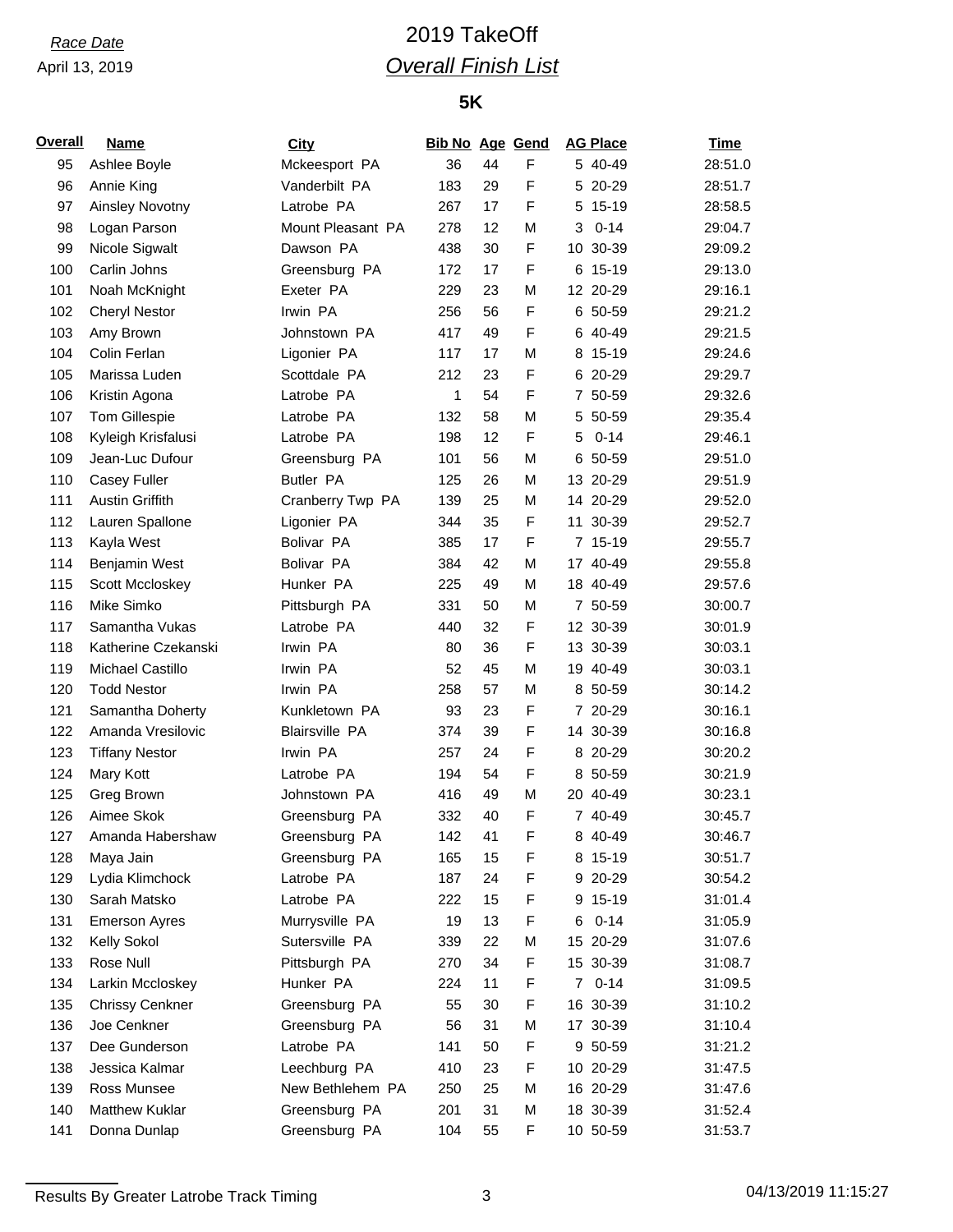# *Race Date* 2019 TakeOff *Overall Finish List*

## **5K**

| <b>Overall</b> | <b>Name</b>            | City                | <b>Bib No Age Gend</b> |                |             | <b>AG Place</b> | <b>Time</b> |
|----------------|------------------------|---------------------|------------------------|----------------|-------------|-----------------|-------------|
| 142            | Sidnie Gmuer           | Latrobe PA          | 134                    | 17             | F           | 10 15-19        | 31:55.2     |
| 143            | Alexa Jogyn            | Latrobe PA          | 171                    | 15             | F           | 11 15-19        | 31:56.4     |
| 144            | <b>Addison Ayres</b>   | Murrysville PA      | 18                     | 11             | F           | $0 - 14$<br>8   | 31:58.8     |
| 145            | Andrea Hoffman         | Latrobe PA          | 157                    | 15             | F           | 12 15-19        | 32:01.7     |
| 146            | <b>Katie Miller</b>    | Jeannette PA        | 238                    | 34             | F           | 17 30-39        | 32:01.8     |
| 147            | Gina Olinski           | Irwin PA            | 272                    | 54             | F           | 11 50-59        | 32:02.7     |
| 148            | Emma Greiner           | Greensburg PA       | 137                    | 18             | F           | 13 15-19        | 32:12.4     |
| 149            | <b>Taylor Hochard</b>  | Latrobe PA          | 156                    | 17             | F           | 14 15-19        | 32:12.5     |
| 150            | Lindsay DiCasolo       | Ligonier PA         | 91                     | 40             | F           | 9 40-49         | 32:15.4     |
| 151            | Shannon Smith          | Saltsburg PA        | 336                    | 36             | F           | 18 30-39        | 32:24.1     |
| 152            | Jessica Urban          | Irwin PA            | 370                    | 33             | F           | 19 30-39        | 32:27.5     |
| 153            | Jill Huffman           | Murrysville PA      | 164                    | 50             | F           | 12 50-59        | 32:27.8     |
| 154            | Jamie Cunningham       | Pittsburgh PA       | 79                     | 34             | F           | 20 30-39        | 32:27.9     |
| 155            | Keith Roman            | Wyoming PA          | 412                    | 34             | M           | 19 30-39        | 32:38.8     |
| 156            | Talia Mongelluzzo      | Greensburg PA       | 243                    | 17             | F           | 15 15-19        | 32:39.5     |
| 157            | Kaytie Russo           | Latrobe PA          | 311                    | 29             | F           | 11 20-29        | 32:43.5     |
| 158            | Grace Blycheck         | Latrobe PA          | 33                     | 15             | F           | 16 15-19        | 32:43.9     |
| 159            | Kim Stefkovich         | Greensburg PA       | 349                    | 44             | F           | 10 40-49        | 32:44.1     |
| 160            | Adrianne Kuhar         | Johnstown PA        | 199                    | 22             | $\mathsf F$ | 12 20-29        | 32:44.2     |
| 161            | Alan Stouffer          | Ligonier PA         | 353                    | 22             | M           | 17 20-29        | 32:45.1     |
| 162            | Karen Guthrie          | North Huntingdon PA | 403                    | 61             | $\mathsf F$ | 2 60-99         | 32:58.3     |
| 163            | Zach Sawn              | Carlisle PA         | 413                    | 31             | M           | 20 30-39        | 33:00.0     |
| 164            | Keith Northey          | Jeannette PA        | 264                    | 42             | M           | 21 40-49        | 33:09.0     |
| 165            | Keeley Grguric         | Saltsburg PA        | 138                    | 38             | F           | 21 30-39        | 33:13.4     |
| 166            | Candace Cieslo         | Greensburg PA       | 61                     | 46             | F           | 11 40-49        | 33:19.0     |
| 167            | Dakota Cochran         | Ruffs Dale PA       | 67                     | 17             | F           | 17 15-19        | 33:21.4     |
| 168            | Sean Flannery          | Royersford PA       | 120                    | 30             | M           | 21 30-39        | 33:23.6     |
| 169            | Suzanne Burdin         | Pittsburgh PA       | 43                     | 42             | F           | 12 40-49        | 33:26.8     |
| 170            | Jonathan Casey         | Erie PA             | 51                     | 31             | M           | 22 30-39        | 33:29.2     |
| 171            | Ashlee Gallagher       | Erie PA             | 127                    | 29             | F           | 13 20-29        | 33:29.3     |
| 172            | Karen Cochran          | Ruffs Dale PA       | 69                     | 46             | F           | 13 40-49        | 33:32.4     |
| 173            | Liam Timko             | Latrobe PA          | 362                    | 8              | M           | 4 0-14          | 33:34.9     |
| 174            | Caleb Krisfalusi       | Latrobe PA          | 197                    | 16             | M           | 9 15-19         | 33:35.1     |
| 175            | Adam Ghrist            | Latrobe PA          | 129                    | 35             | М           | 23 30-39        | 33:42.1     |
| 176            | Kellen Deter           | Ligonier PA         | 436                    | 35             | M           | 24 30-39        | 33:42.1     |
| 177            | Julia Battaglia        | Latrobe PA          | 24                     | 15             | F           | 18 15-19        | 33:43.7     |
| 178            | Regan Aguirre          | Montoursville PA    | $\overline{4}$         | $\overline{7}$ | F           | $0 - 14$<br>9   | 33:50.7     |
| 179            | Annabel Mosco          | Farmington PA       | 247                    | 28             | F           | 14 20-29        | 33:53.3     |
| 180            | Annalise Ayers         | Ligonier PA         | 14                     | 13             | F           | $0 - 14$<br>10  | 33:53.9     |
| 181            | <b>Sherry Hogue</b>    | Rochester PA        | 160                    | 36             | F           | 22 30-39        | 33:56.9     |
| 182            | <b>Carley Risley</b>   | Pittsburgh PA       | 304                    | 27             | F           | 15 20-29        | 33:57.1     |
| 183            | George Aguirre         | Montoursville PA    | 3                      | 29             | M           | 18 20-29        | 33:57.1     |
| 184            | Tawnya Satler          | Saltsburg PA        | 314                    | 49             | F           | 14 40-49        | 34:00.1     |
| 185            | Kristina Ghrist        | Latrobe PA          | 130                    | 35             | F           | 23 30-39        | 34:07.7     |
| 186            | <b>Terese Mihalcin</b> | Latrobe PA          | 435                    | 19             | F           | 19 15-19        | 34:14.4     |
| 187            | Ezra Mihalcin          | Latrobe PA          | 434                    | 48             | M           | 22 40-49        | 34:14.5     |
| 188            | Vickie Rae Mcclain     | Normalville PA      | 223                    | 49             | F           | 15 40-49        | 34:17.4     |

Results By Greater Latrobe Track Timing 1998 14 120 14 12 14 14 15:28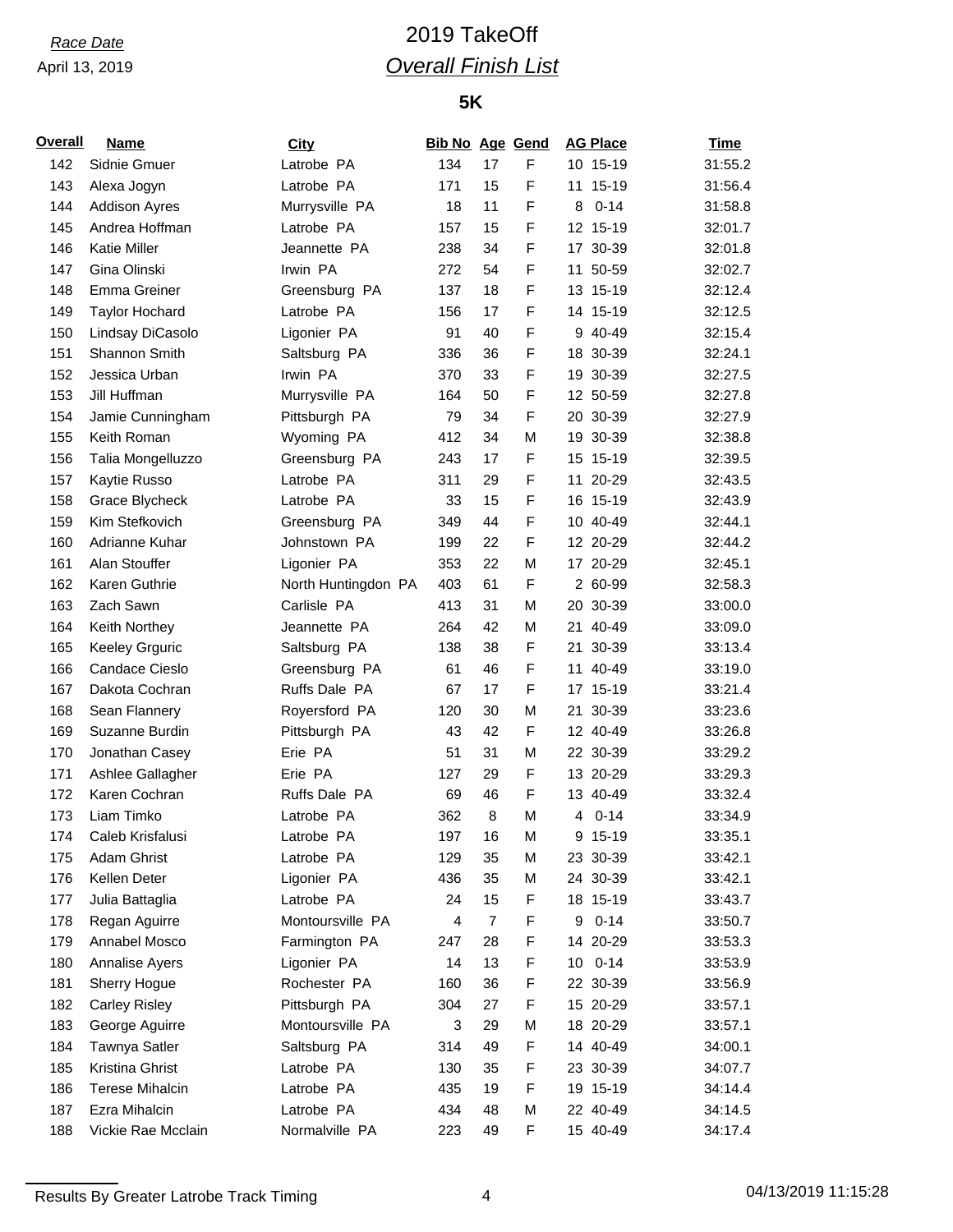# *Race Date* 2019 TakeOff *Overall Finish List*

## **5K**

| <b>Overall</b> | <b>Name</b>                           | <b>City</b>              | <b>Bib No Age Gend</b> |    |             | <b>AG Place</b> | <b>Time</b>        |
|----------------|---------------------------------------|--------------------------|------------------------|----|-------------|-----------------|--------------------|
| 189            | Jordan Desko                          | Latrobe PA               | 87                     | 16 | F           | 20 15-19        | 34:30.1            |
| 190            | Sophia Stynchula                      | Latrobe PA               | 356                    | 16 | F           | 21 15-19        | 34:31.0            |
| 191            | Linda Pilipovich                      | Irwin PA                 | 284                    | 68 | F           | 3 60-99         | 34:34.0            |
| 192            | Jesse Ayers                           | Ligonier PA              | 16                     | 14 | M           | $0 - 14$<br>5   | 34:35.8            |
| 193            | <b>Nathaniel Ball</b>                 | West Newton PA           | 415                    | 14 | M           | $0 - 14$<br>6   | 34:39.8            |
| 194            | Lori McElhaney                        | Ligonier PA              | 227                    | 60 | F           | 4 60-99         | 34:47.7            |
| 195            | Jessica Shuber                        | Ruffs Dale PA            | 327                    | 39 | F           | 24 30-39        | 34:57.0            |
| 196            | Janelle Giunta                        | Haymarket VA             | 133                    | 29 | F           | 16 20-29        | 35:10.5            |
| 197            | <b>Lily Keslar</b>                    | Latrobe PA               | 181                    | 15 | F           | 22 15-19        | 35:11.1            |
| 198            | Saige Roth                            | Latrobe PA               | 308                    | 16 | F           | 23 15-19        | 35:11.7            |
| 199            | Sara Majorsky                         | Latrobe PA               | 216                    | 18 | F           | 24 15-19        | 35:12.3            |
| 200            | <b>Cindy Martinchalk</b>              | Connellsville PA         | 221                    | 63 | F           | 5 60-99         | 35:18.6            |
| 201            | Melanie Simko                         | Pittsburgh PA            | 330                    | 49 | F           | 16 40-49        | 35:22.6            |
| 202            | <b>Bob Bodnar</b>                     | Irwin PA                 | 34                     | 58 | M           | 9 50-59         | 35:24.4            |
| 203            | <b>Chester Knotts</b>                 | Ashville PA              | 189                    | 28 | M           | 19 20-29        | 35:37.2            |
| 204            | Sarah Knotts                          | Ashville PA              | 190                    | 25 | F           | 17 20-29        | 35:37.3            |
| 205            | Leslie Pisula                         | Scottdale PA             | 427                    | 60 | F           | 6 60-99         | 35:45.0            |
| 206            | Samantha Markey                       | Pittsburgh PA            | 219                    | 11 | F           | $0 - 14$<br>11  | 35:48.2            |
| 207            | Holly Kauffman                        | Morgantown WV            | 179                    | 58 | F           | 13 50-59        | 35:50.7            |
| 208            | Emily Hoffman                         | Latrobe PA               | 158                    | 17 | F           | 25 15-19        | 35:51.4            |
| 209            | <b>Emily Shean</b>                    | Latrobe PA               | 322                    | 18 | F           | 26 15-19        | 35:51.5            |
| 210            | <b>Tricia Brownlee</b>                | <b>Blairsville PA</b>    | 42                     | 53 | F           | 14 50-59        | 36:04.1            |
| 211            | Anna Mills                            | Strasburg PA             | 239                    | 22 | F           | 18 20-29        | 36:15.9            |
| 212            | Sara Mills                            | Strasburg PA             | 240                    | 19 | F           | 27 15-19        | 36:15.9            |
| 213            | Kyleigh Jester                        | Seward PA                | 169                    | 17 | F           | 28 15-19        | 36:19.0            |
| 214            | <b>Brian Dumm</b>                     | Ebensburg PA             | 102                    | 41 | M           | 23 40-49        | 36:21.9            |
| 215            | Megan Learn                           | Home PA                  | 203                    | 33 | $\mathsf F$ | 25 30-39        | 36:27.7            |
| 216            | <b>Bart Lemansky</b>                  | Uniontown PA             | 205                    | 50 | M           | 10 50-59        | 36:28.5            |
| 217            | Leslie Herrod                         | New Alexandria PA        | 150                    | 46 | F           | 17 40-49        | 36:34.8            |
| 218            | Megan Castle                          | Smithton PA              | 53                     | 28 | $\mathsf F$ | 19 20-29        | 36:35.6            |
| 219            | <b>Bob Magiera</b>                    | New Florence PA          | 215                    | 56 | M           | 11 50-59        | 36:36.7            |
| 220            |                                       | Ligonier PA              | 131                    | 49 | F           | 18 40-49        | 36:37.8            |
|                | Kathleen Giesey                       |                          |                        |    |             |                 | 36:44.2            |
| 221            | James Basinger                        | Erie PA                  | 23                     | 48 | M           | 24 40-49        |                    |
| 222            | Kayla Bowman<br><b>Brendan Eicher</b> | Latrobe PA               | 35                     | 29 | F           | 20 20-29        | 36:53.5            |
| 223            |                                       | Mount Pleasant PA        | 106                    | 17 | M           | 10 15-19        | 37:06.3            |
| 224            | Jimmy Dolan                           | Latrobe PA<br>Latrobe PA | 94                     | 22 | М<br>F      | 20 20-29        | 37:30.2<br>37:30.6 |
| 225            | Harley Cochran                        |                          | 68                     | 15 |             | 29 15-19        |                    |
| 226            | <b>Ben Ellis</b>                      | Ligonier PA              | 109                    | 25 | М           | 21 20-29        | 37:39.9            |
| 227            | Michelle Preston                      | Latrobe PA               | 290                    | 34 | $\mathsf F$ | 26 30-39        | 37:44.4            |
| 228            | Gregory Lenz                          | Spring Church PA         | 206                    | 32 | М           | 25 30-39        | 38:01.9            |
| 229            | Laura Lenz                            | Spring Church PA         | 207                    | 32 | F           | 27 30-39        | 38:01.9            |
| 230            | Lisa Houser                           | Ligonier PA              | 163                    | 63 | F           | 7 60-99         | 38:05.4            |
| 231            | Kyle Anderson                         | Jeannette PA             | 10                     | 36 | M           | 26 30-39        | 38:09.5            |
| 232            | Jason Wyatt                           | Irwin PA                 | 393                    | 13 | M           | $0 - 14$<br>7   | 38:23.9            |
| 233            | Evan Komoroski                        | Latrobe PA               | 437                    | 10 | М           | $0 - 14$<br>8   | 38:24.5            |
| 234            | Aidan Jordan                          | New Stanton PA           | 420                    | 10 | M           | $0 - 14$<br>9   | 38:25.5            |
| 235            | <b>Brittany Cooper</b>                | New Stanton PA           | 72                     | 29 | F           | 21 20-29        | 38:25.7            |

Results By Greater Latrobe Track Timing 5 04/13/2019 11:15:30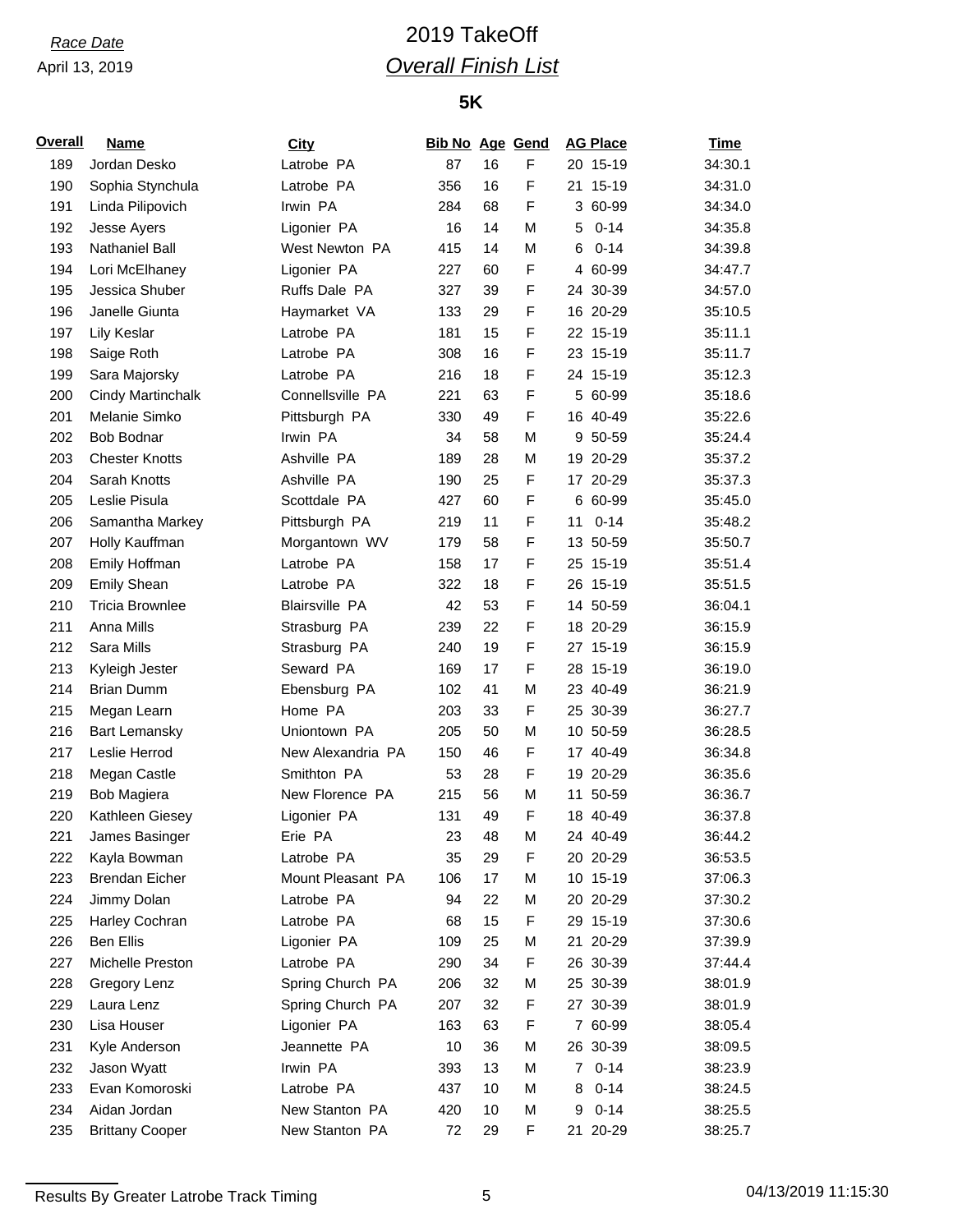# *Race Date* 2019 TakeOff *Overall Finish List*

### **5K**

| <b>Overall</b> | Name                     | City              | <b>Bib No Age Gend</b> |                |   | <b>AG Place</b>              | <b>Time</b> |
|----------------|--------------------------|-------------------|------------------------|----------------|---|------------------------------|-------------|
| 236            | Dan Reilly               | Jeannette PA      | 298                    | 38             | M | 27 30-39                     | 38:28.1     |
| 237            | Caden Jordan             | New Stanton PA    | 421                    | 10             | M | $0 - 14$<br>10               | 38:29.9     |
| 238            | Camille Dufour           | Greensburg PA     | 100                    | 59             | F | 15 50-59                     | 38:31.6     |
| 239            | Sherry Eicher            | Mount Pleasant PA | 108                    | 53             | F | 16 50-59                     | 38:36.5     |
| 240            | Caitlin Mann             | Latrobe PA        | 217                    | 18             | F | 30 15-19                     | 38:44.7     |
| 241            | Jerrad Peterman          | Harrison City PA  | 283                    | 45             | M | 25 40-49                     | 38:46.2     |
| 242            | <b>Terry Guthrie</b>     | Irwin PA          | 404                    | 63             | M | 2 60-99                      | 39:13.8     |
| 243            | <b>Rhonette Caldwell</b> | Mount Pleasant PA | 46                     | 38             | F | 28 30-39                     | 39:17.4     |
| 244            | Olivia Christopher       | Greensburg PA     | 60                     | 14             | F | $0 - 14$<br>12 <sup>12</sup> | 39:18.1     |
| 245            | <b>Shelly Bertok</b>     | Jeannette PA      | 31                     | 46             | F | 19 40-49                     | 39:43.5     |
| 246            | Paige Dent               | Latrobe PA        | 432                    | $\overline{7}$ | F | $0 - 14$<br>13               | 39:44.7     |
| 247            | Amy Dent                 | Latrobe PA        | 431                    | 38             | F | 29 30-39                     | 39:47.3     |
| 248            | <b>William Reese</b>     | Erie PA           | 296                    | 15             | M | 11 15-19                     | 39:51.7     |
| 249            | Wayne Kline              | Erie PA           | 188                    | 47             | M | 26 40-49                     | 39:55.7     |
| 250            | Lexi Wiegand             | Johnstown PA      | 418                    | 14             | F | $0 - 14$<br>14               | 40:19.5     |
| 251            | Maddy Sosko              | Greensburg PA     | 342                    | 15             | F | 31 15-19                     | 40:34.6     |
| 252            | Dakota Testa             | Greensburg PA     | 360                    | 25             | F | 22 20-29                     | 40:40.5     |
| 253            | John Cenkner             | Donegal PA        | 57                     | 64             | M | 3 60-99                      | 40:56.8     |
| 254            | Kylee Rothwell           | Irwin PA          | 309                    | 26             | F | 23 20-29                     | 41:06.7     |
| 255            | Lauren Eicher            | Mount Pleasant PA | 107                    | 28             | F | 24 20-29                     | 41:32.3     |
|                | Kristina Klavuhn         | New Florence PA   | 185                    | 58             | F | 17 50-59                     | 41:49.9     |
| 256            |                          |                   |                        |                |   |                              |             |
| 257            | Cody Houser              | Pittsburgh PA     | 162                    | 34             | M | 28 30-39                     | 42:28.3     |
| 258            | Andrew Fagan             | Slingerlands NY   | 114                    | 34             | M | 29 30-39                     | 42:28.5     |
| 259            | Linda Ashcraft           | Latrobe PA        | 414                    | 53             | F | 18 50-59                     | 43:00.1     |
| 260            | <b>Frank Kress</b>       | Mount Pleasant PA | 196                    | 35             | M | 30 30-39                     | 43:45.1     |
| 261            | <b>Bryan Jarrell</b>     | Ligonier PA       | 166                    | 32             | M | 30-39<br>31                  | 44:05.6     |
| 262            | Sofia Ayers              | Ligonier PA       | 17                     | 10             | F | 15<br>$0 - 14$               | 45:03.3     |
| 263            | Caroline Coursin         | Bolivar PA        | 73                     | 8              | F | 16<br>$0 - 14$               | 45:04.5     |
| 264            | Cory McGivern            | Derry PA          | 228                    | 27             | M | 22 20-29                     | 45:04.6     |
| 265            | Kristen Coursin          | Bolivar PA        | 74                     | 33             | F | 30 30-39                     | 45:07.3     |
| 266            | Kaylee Dusetzina         | Latrobe PA        | 105                    | 15             | F | 32 15-19                     | 45:23.0     |
| 267            | Sam Stewart              | Greensburg PA     | 429                    | 33             | F | 31 30-39                     | 45:39.5     |
| 268            | Ashlan Clark             | Portage PA        | 64                     | 33             | F | 32 30-39                     | 45:40.2     |
| 269            | Lois Hilliard            | Greensburg PA     | 153                    | 62             | F | 8 60-99                      | 46:32.3     |
| 270            | <b>Haley Novak</b>       | Butler PA         | 265                    | 25             | F | 25 20-29                     | 49:44.0     |
| 271            | Lauren Keslar            | Ligonier PA       | 180                    | 33             | F | 33 30-39                     | 49:54.5     |
| 272            | Shonna Zacour            | Mount Pleasant PA | 399                    | 33             | F | 34 30-39                     | 49:54.5     |
| 273            | Kirk Reese               | Erie PA           | 294                    | 48             | M | 27 40-49                     | 49:58.6     |
| 274            | <b>Rita Reese</b>        | Erie PA           | 295                    | 45             | F | 20 40-49                     | 49:58.8     |
| 275            | Jessica Robinson         | Latrobe PA        | 306                    | 36             | F | 35 30-39                     | 50:18.9     |
| 276            | Sophia Monsour           | Jeannette PA      | 439                    | 37             | F | 36 30-39                     | 51:09.6     |
| 277            | Carleigh Johnson         | Latrobe PA        | 173                    | 16             | F | 33 15-19                     | 51:48.1     |
| 278            | Cole Bertok              | Jeannette PA      | 30                     | 19             | M | 12 15-19                     | 53:49.5     |
| 279            | Caleb Bertok             | Jeannette PA      | 29                     | 15             | M | 13 15-19                     | 53:49.8     |
| 280            | Gianna Brant             | Greensburg PA     | 411                    | 20             | F | 26 20-29                     | 53:59.6     |
| 281            | Joe Wagner               | Ligonier PA       | 375                    | 31             | M | 32 30-39                     | 56:21.8     |
| 282            | <b>Brady Byers</b>       | Greensburg PA     | 44                     | 6              | M | $0 - 14$<br>11               | 58:08.4     |

Results By Greater Latrobe Track Timing 6 04/13/2019 11:15:32